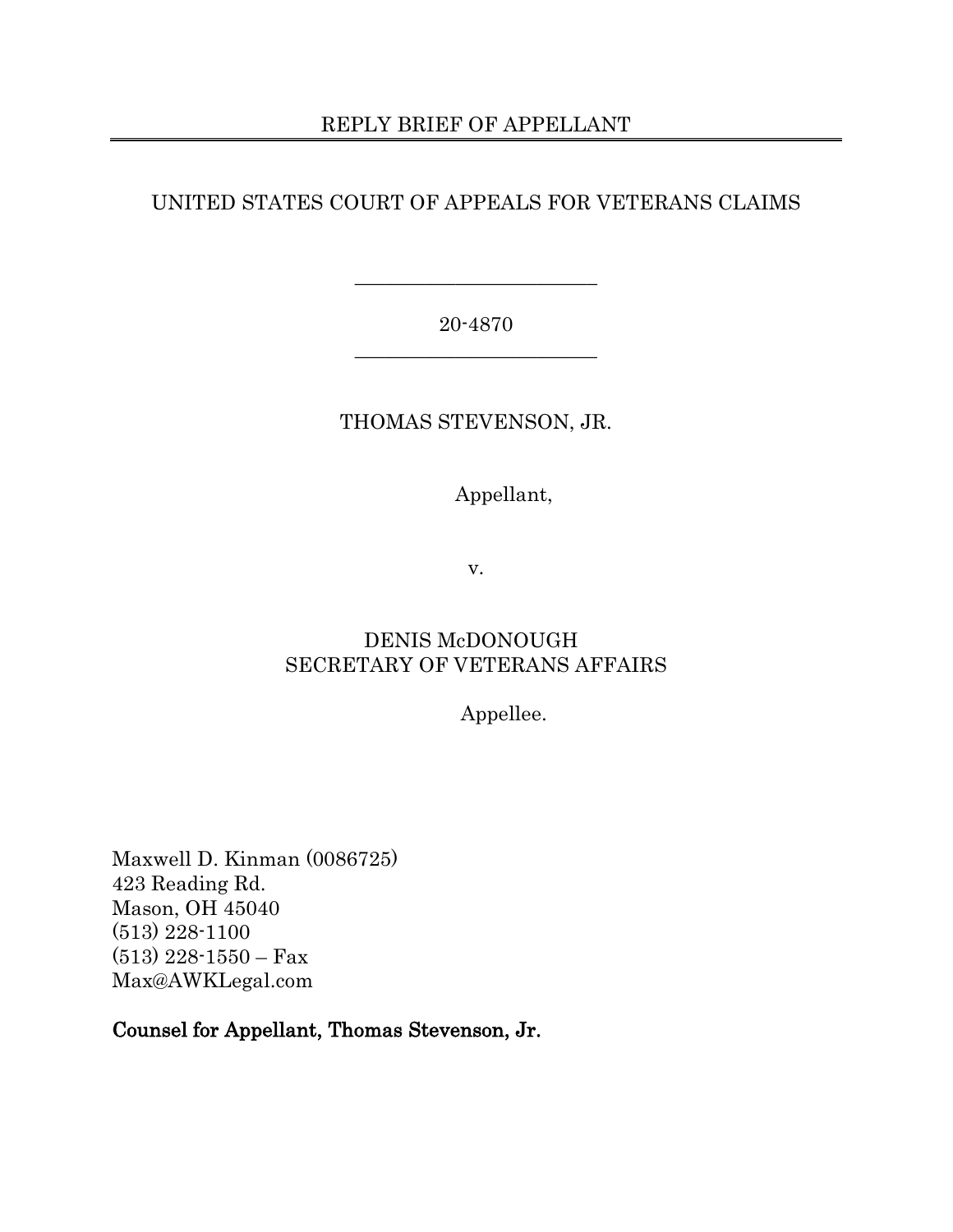## **Table of Contents**

| I. THE BOARD FAILED TO EXPLAIN ITS REASONS OR BASES FOR WHY THE |  |
|-----------------------------------------------------------------|--|
|                                                                 |  |
| II. THE REMAINING ARGUMENTS RAISED BY THE SECRETARY.  4         |  |
|                                                                 |  |

## **Table of Authorities**

## <span id="page-1-0"></span>**Statutes**

| Regulations |  |
|-------------|--|
|             |  |
| Record      |  |
|             |  |
|             |  |
|             |  |
|             |  |
|             |  |
|             |  |
|             |  |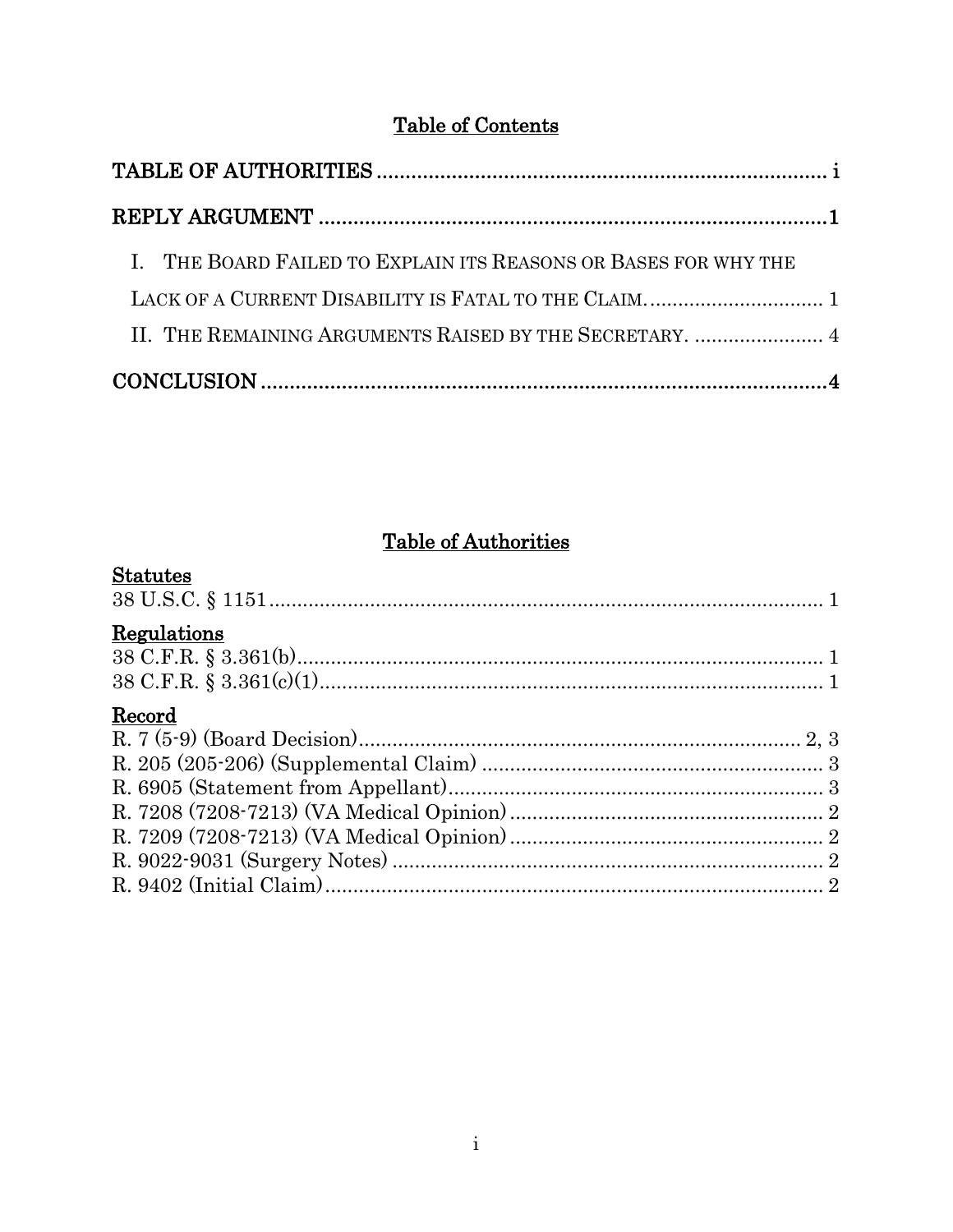#### Reply Argument

# <span id="page-2-1"></span><span id="page-2-0"></span>I. The Board Failed to Explain its Reasons or Bases for why the Lack of a Current Disability is Fatal to the Claim.

The Secretary asks that this Court to affirm the Board decision because the Appellant did not have a "qualifying additional disability" under 38 U.S.C. § 1151. Specifically, the Secretary argues that the claim was not denied due to a lack of a current disability; but was instead denied due to a lack of a qualified additional disability. (Secretary's Brief at 8). The Secretary's argument is unavailing as both the Board, and the VA medical examiner, found that the Appellant did not have a "qualifying additional disability" because he did not have a current disability.

Section 1151 awards compensation for "qualifying additional disability" in the same manner as if such additional disability were service connected. "To determine whether a veteran has an additional disability, VA compares the veteran's condition immediately before the beginning of the . . . medical or surgical treatment . . . upon which the claim is based to the veteran's condition after such . . . treatment." 38 C.F.R. § 3.361(b). A "qualifying additional disability" is actually caused by VA care, treatment, or examination when the VA care, treatment, or examination "resulted" in the additional disability.  $38 \text{ C.F.R.}$  §  $3.361 \text{(c)}$ (1).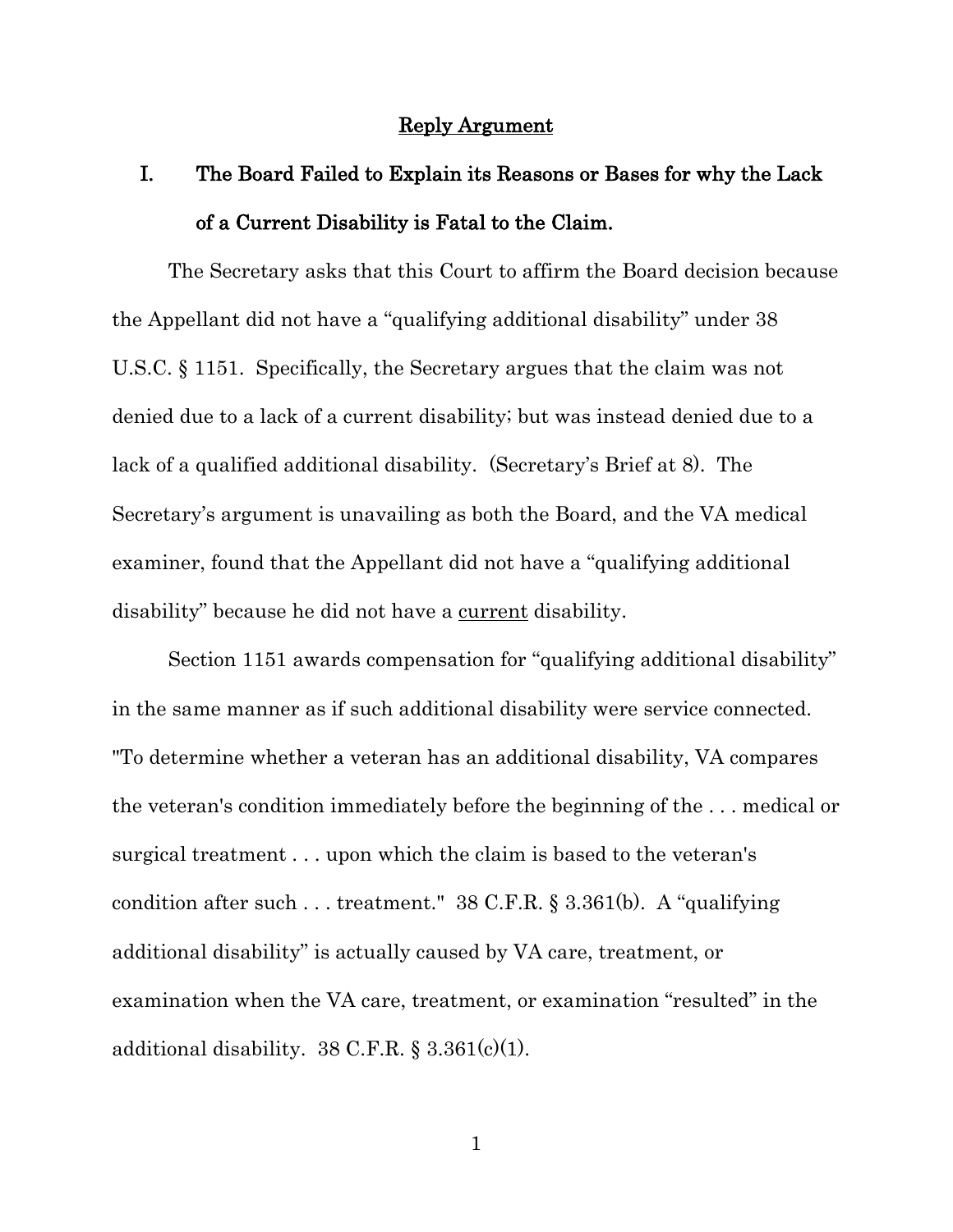The Board made several findings that the Appellant did not suffer from a current disability, and therefore did not have a qualified additional disability. First, relying on the February 2019 VA medical opinion, the Board determined that "there was no evidence of an unhealed wound on the right side of the abdomen, as indicated by the February 2015 treatment record showing the wound had completely closed...." (R. 7). The Board, again relying on the VA examiner, found that there "was no evidence of additional disability, given that the wound had completely healed." (R. 7).

As for the medical opinion itself, the medical examiner was limited to discussing the <u>current</u> status of the disability. For example, the examiner found that there was "no evidence of unhealed wound on the right side…Today's evaluation further confirms that the right upper quadrant surgical wound has completely closed...." (R. 7208). The opinion repeats that the surgical wound has completely healed. (R. 7209).

The Board, and the VA medical examiner, focus on the fact that there is not currently an additional disability. However, this is not what the Appellant has asserted. The Appellant's surgery was in July of 2014. (R. 9022-9031). Two months later, as the Appellant was still suffering complications, he sought service connection. (R. 9402). He asserted at that time that he had a "painful hole" in his stomach. (R. 9402). For over four months following the surgery, the Appellant had nurses appear at his house

2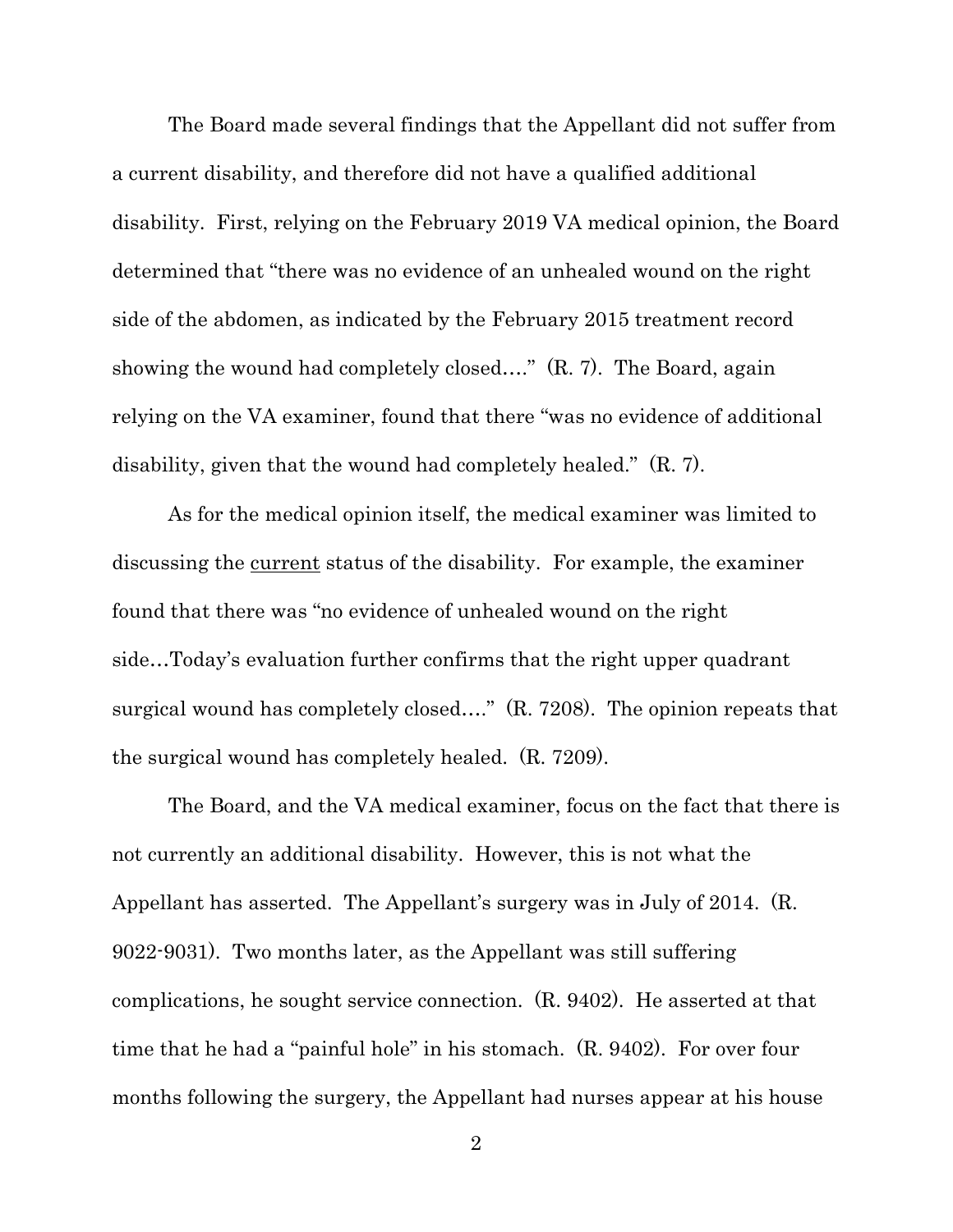daily to change his dressings on the wound. (R. 205, 6905). The Board, and the Secretary, assert that the wound was healed by February of 2015. (R. 7). That information is correct. However, neither the Board, nor the VA medical examiner, addressed whether this type of surgery would call for an individual to have an open wound for 8 months following surgery. No opinion or discussion was provided regarding whether an 8-month disability (an open wound requiring daily medical care) following surgery was the result of carelessness, negligence, lack of skill, or some other error. Instead, both the Board and the VA examiner simply conclude that there is not a current disability. This finding does not explain the 8 months of post-surgical disability (an open wound on the stomach).